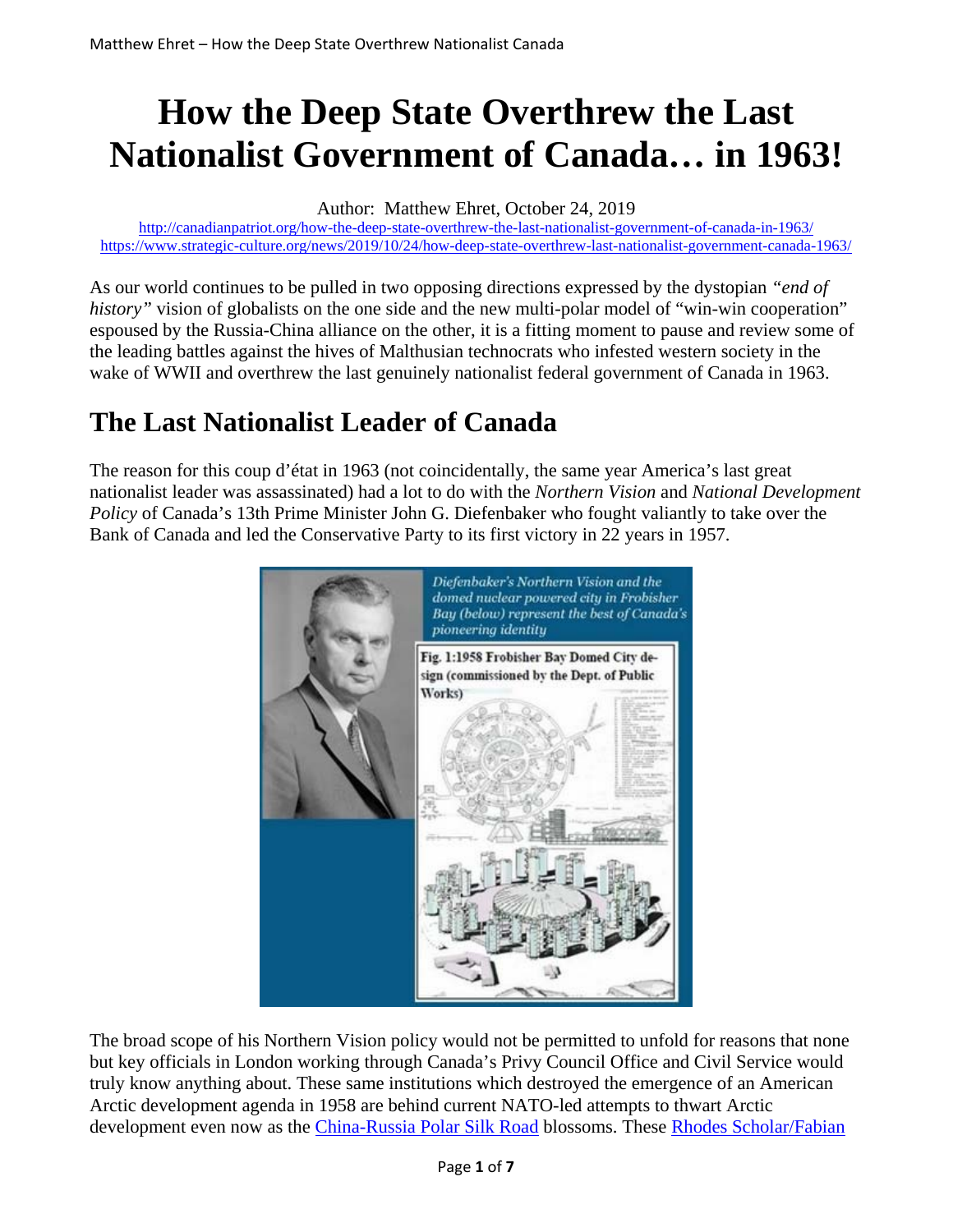infested networks have done everything possible to keep the Arctic a domain of militarization which threatens World War III today.

When John Diefenbaker took power in 1957, the flames of anti-Americanism in Canada had become a raging furnace. This heated sentiment was the product of a social engineering strategy instituted by leading British operatives working within the umbrella group of the Canadian Institute for International Affairs (CIIA) to induce an artificial fear of America. This was done at a time long before America's imperial character was established over the dead bodies of its moral leaders of the 1960s and when it was still seen as a beacon of anti-colonialism and development.

#### **The Role of the Round Table Movement**

The CIIA (since renamed the Canada International Council in 2006) was the Canadian branch of Britain's Royal Institute for International Affairs (aka: Chatham House) founded in 1919. In America, a branch was set up in 1921 under the title "Council on Foreign Relations" (CFR). The CIIA had been formed in 1928 as a new incarnation of the Cecil Rhodes Roundtable Group and would promote the Empire's post World War I strategy of dismantling sovereign nation-states using the mechanism of the League of Nations. After the failure of the League in 1940, the CIIA would enforce the new strategy of perverting the United Nations and organized for World Government under new supranational military body of NATO and global banking and regulatory structures.

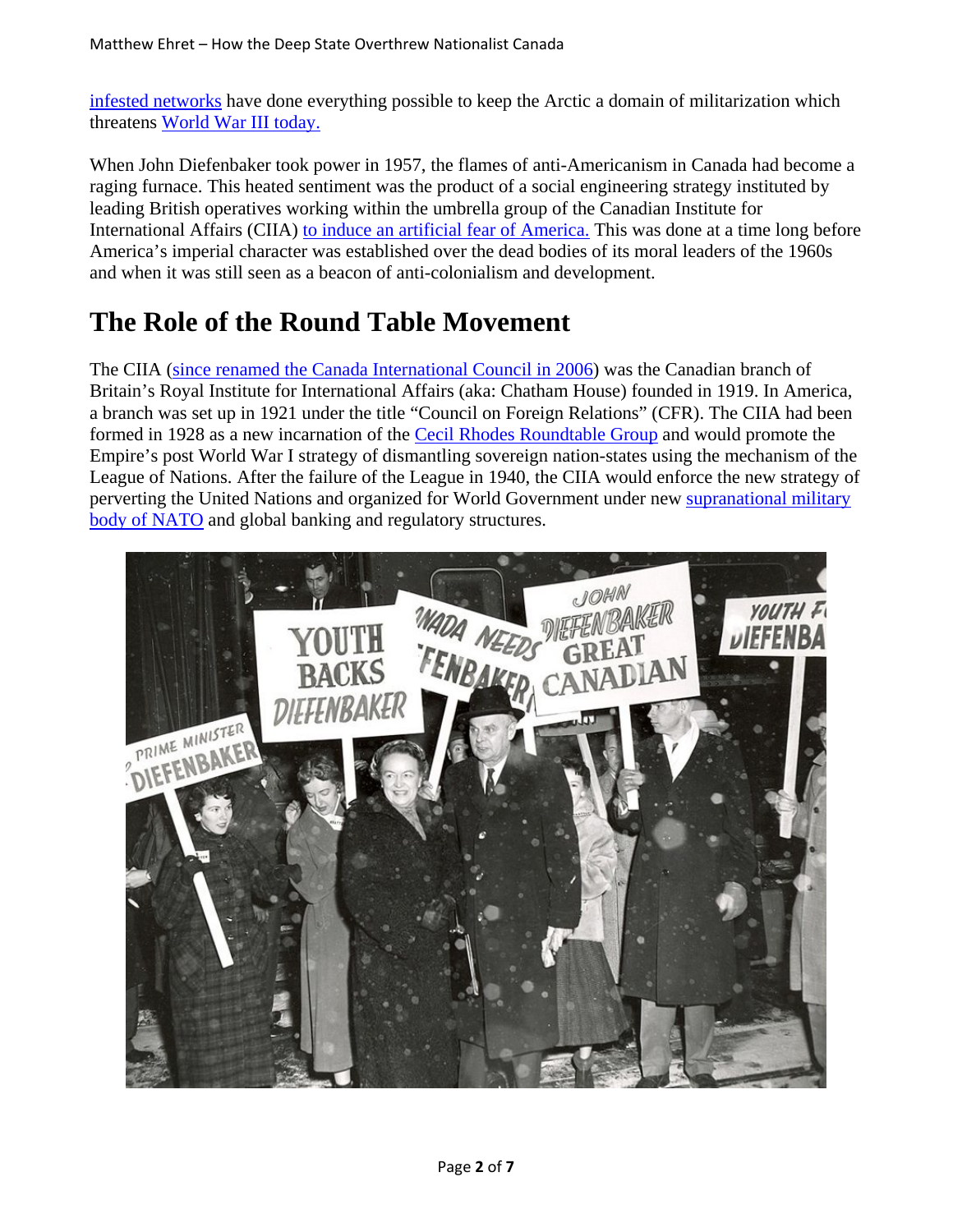What the British masters of the CIIA truly feared was that *Canada would finally become a sovereign national republic as so many countries were choosing to become throughout the world at this time, under the influence of the United States' political and economic leadership.* Canada's proximity to the British Empire's historic nemesis, and vital geographical position between the Soviets and Americans, made the threat of losing this valuable geopolitical territory that much greater, especially as the population of Canada was becoming so prosperous specifically due to their collaboration with the Americans during the post WWII years. Understanding this dynamic is the master key to unlocking all of Canada's history from 1774 to the present.

#### **The Rise of a Northern Vision**

Diefenbaker arose in this context. Speaking to a rally of 5000 supporters in Winnipeg, a vision unheard and unseen in Canadian history swept across the imaginations of all those attending:

*"We intend to launch for the future, we have laid the foundations now, the long range objectives of this party. We ask from you a mandate; a new and a stronger mandate, to pursue the planning and to carry to fruition our new national development program for Canada…*

*This national development policy will create a new sense of national purpose and national destiny. One Canada. One Canada, wherein Canadians will have preserved to them the control of their own economic and political destiny. Sir John A. Macdonald gave his life to this party. He opened the West. He saw Canada from East to West. I see a new Canada- a Canada of the North… We will assist the provinces with their cooperation in the conservation of the renewable natural resources. We will aid in projects which are self-liquidating. We will aid in projects which, while not self-liquidating will lead to the development of the national resources for the opening of Canada's north land. We will open that north land for development by improving transportation and communication and by the development of power, by the building of access roads. We will make an inventory of our hydroelectric potential… This is the message I give you my fellow Canadians, not one of defeatism. Jobs! Jobs for hundreds of thousands of Canadian people. A new vision! A new hope! A new soul for Canada,"*

With this new vision for a transformed Canada, Diefenbaker stormed the campaign trail and beat all expectations by winning every single province in Canada but one. Never before had the Canadian population heard such boldness from a Prime Minister. For most of its history, Canada had been a nation founded upon moderate complacency, while bold risk taking and visionary leaders were for the Americans. Canadians were supposed to be shaped by a British constitution, and not of a revolutionary stock.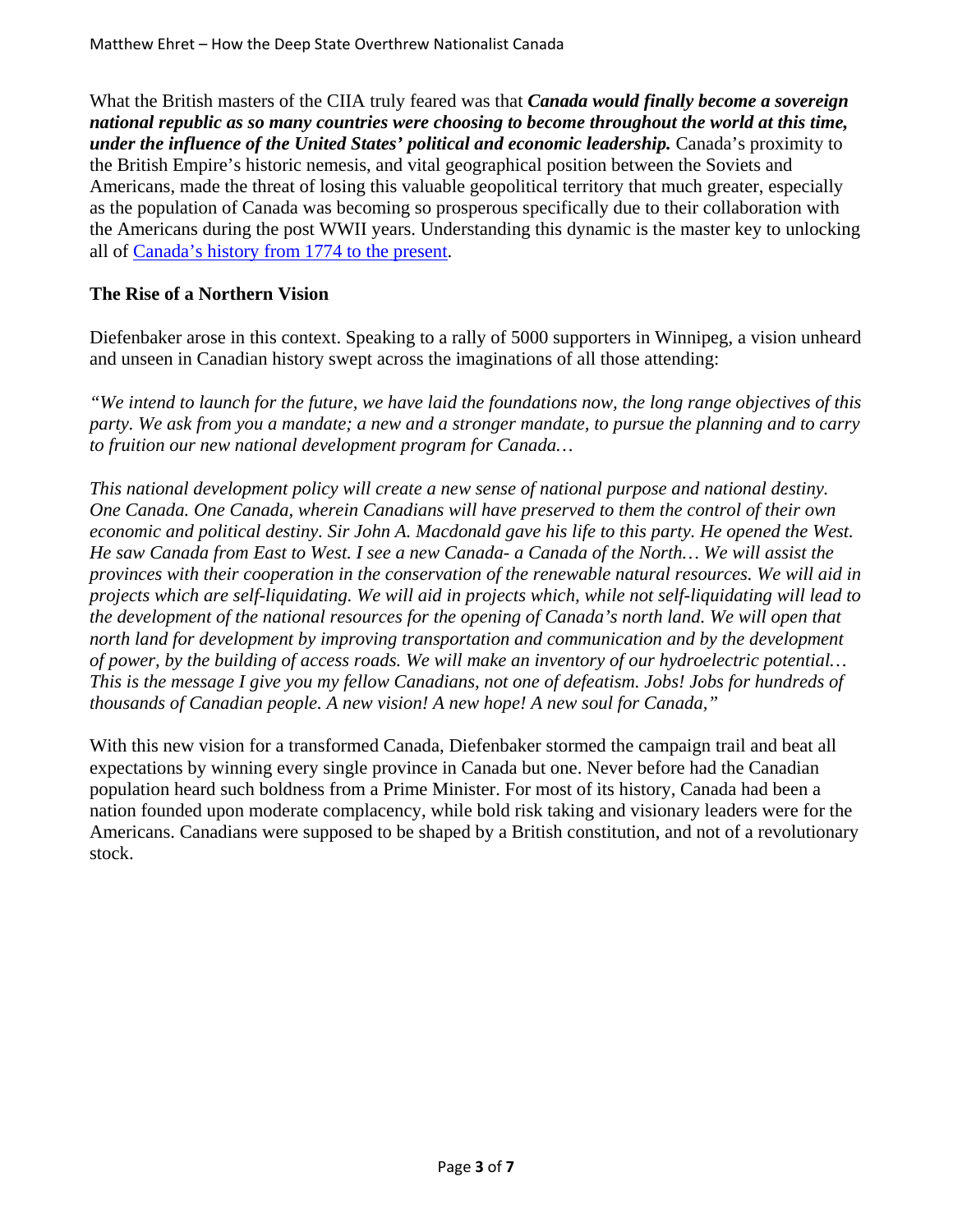

The Northern Vision called for building vast roads and resource development complexes across the Arctic along with rail links to Alaska (unbuilt to this day). By 1958 Diefenbaker allocated \$75 million for the construction of an advanced industrial-science research city in Frobisher Bay deep within the Northwest Territories (today's Nunavut) that would accommodate 4,500 workers and their families with all of the comfort of Toronto. His monetary policy would involve tax cuts for small businesses, increasing federal grants for hospital construction from \$1,000 to \$2,000 per bed, increased payments to provinces by \$87 million/year. \$286 million would be required to assist Atlantic Provinces in energy development. Sweeping price controls, advanced payments to farmers and parity pricing were also instituted to protect the farmers from foreign dumping as well as stimulate increased production. In all, public works expenditures alone would total \$1,185 million according to this first budget.

During a radio announcement of July 14, 1958, Diefenbaker outlined his view of the role of productive credit within a developing system;

*"This, the largest financial project in our history, offers an opportunity to all holders of victory bonds which were purchased as an act of patriotic faith during the war years, to re-invest them for the greater development of greater Canada. These monies that were advanced during the days of war, and which contributed to the victory, we now ask to be made available to speed the pace of peaceful progress and the program of national development… The action we are taking will make it possible for our nation to embark on a new era of peacetime prosperity far and beyond anything we have ever known."*

This was the first self-conscious idea in Canadian history where a National Bank was to be used for the purpose of generating anti-inflationary credit driven by a greater national mission in a time of peace. Up until this point, this principle had only been successfully expressed under the  $1<sup>st</sup>$  and  $2<sup>nd</sup>$  National Banking system of Alexander Hamilton and Nicholas Biddle, Abraham Lincoln's Hamiltonian credit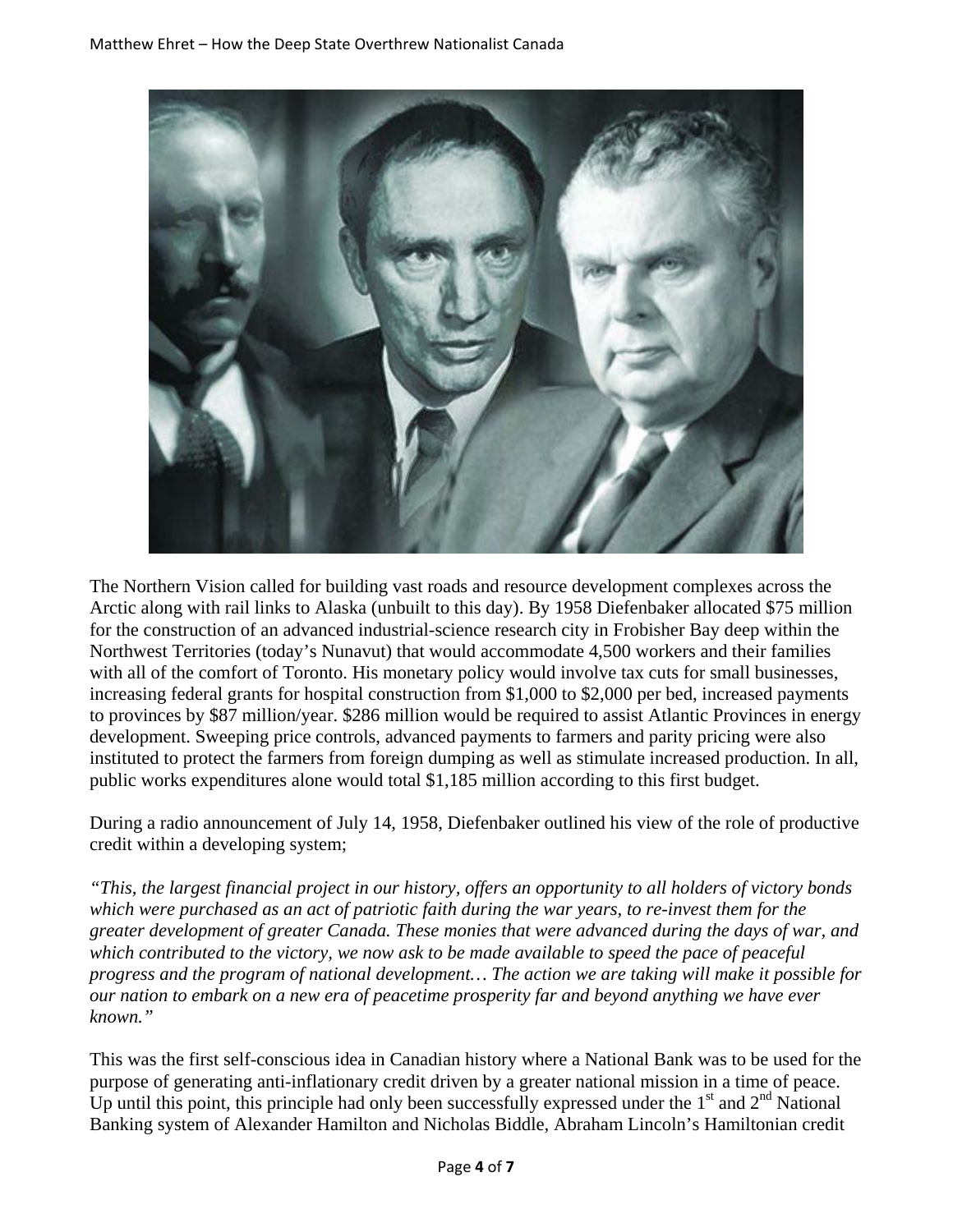system of "*greenback*s" during the Civil War, and Franklin Roosevelt's use of the Reconstruction Finance Corporation during the New Deal. Nothing could induce such fear in the British Empire than witnessing its own prize colony in North America adopt an outlook and mechanism for carrying it out whose nature was to bring it to a truly sovereign status alongside Britain's mortal enemy. The British oligarchy was so fearful of the American System that 200+ years of anti-Hamilton/pro-Jefferson-Jackson propaganda has been fed down the throats of unwitting citizens who have been led to believe that Hamilton was a Rothschild stooge while Andrew Jackson (the actual Rothschild stooge who nearly destroyed the USA) was an American hero.

Sadly, the full fruition of Diefenbaker's policy would not be permitted to come into being.

### **The Fight for a National Bank**

Diefenbaker would require full cooperation from the Bank of Canada in order for the New National Policy to succeed. Since the Bank of Canada (unlike the Federal Reserve in the United States) was made a 100% publicly owned entity after its nationalization in 1937, it was reasonable to believe that it would be a cooperative instrument in the national mission. What he didn't realize however, was the role that such British agents were playing within the top echelons of Canada's Civil Service in undermining nation building strategies. In the case of the Bank of Canada's Governor James Coyne, Diefenbaker found an enemy that would publicly battle his policy to the point of creating a national scandal resulting in Coyne's dismissal in 1961.

While vigorously touring Canada, calling for lines of foreign investment to be cut off in the defence of "Canadian sovereignty", and demanding the nation learn to live off of its own resources and "make due with less", Coyne- like the austerity-loving IMF technocrats today, worshipped the "balanced budget". Extolling a policy of "tight money", Coyne believed that the recession could only be ended if Canada would only cut the budget, and pay its debts. No credit should be spent on development before the debt be paid. This was the same thing puppet President Andrew Jackson did in 1829-1937 by killing the real national bank, and "paying the debt" through the cessation of all national public works thereby unleashing a frenzy of unbounded speculation leading into the Civil War of 1861-1865.

Commenting on Coyne's ideology, Diefenbaker remarked in his Memoirs:

*"Coyne was content to assume that the level of demand would be adequate for sustained growth if our economic policy embraced the goal of "sound money". He apparently belonged to the economic school which had considered that the only way out of the great depressions was to have more depression and the only way to cure unemployment was to have more unemployment."*

#### **The Deep State Goes on the Attack**

For the first time in history, the governor of the Bank of Canada was fired by a Prime Minister. Coyne refused and the controlled media scandal elevated Coyne to a hero against the authoritarian Diefenbaker. This proceeding was reminiscent of what the media attempted to do in elevating James Comey and Robert Mueller to the status of folk heroes fighting against the "corrupt nationalist President Donald Trump" today.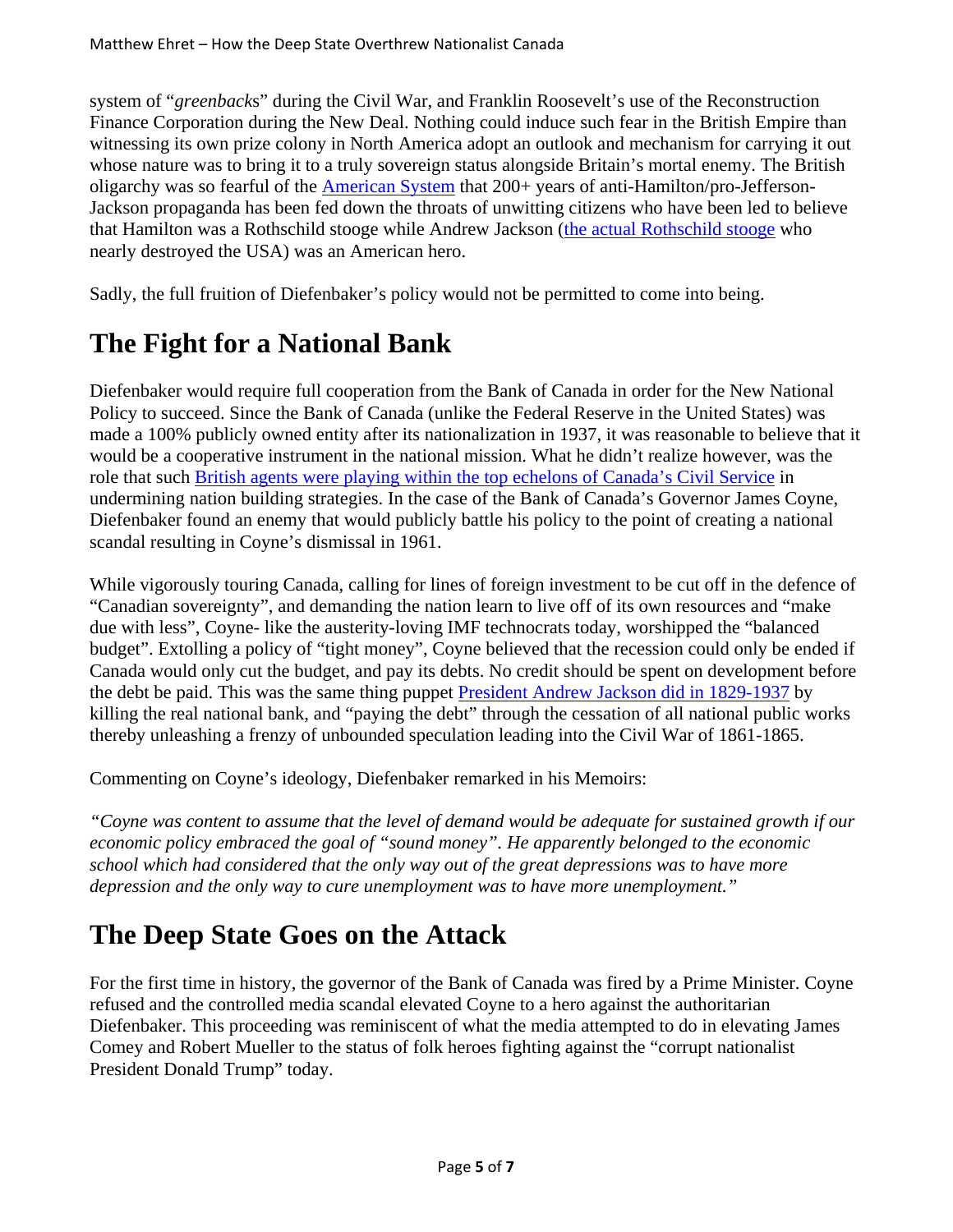Instead of stepping down as per the request of both the Cabinet and the Bank's Board of Directors, Coyne held a press conference revealing that he was being unlawfully persecuted by Diefenbaker in order to take the blame for any failure in economic policy up until this point. A protracted fight between Coyne and the government ensued with a bill even passing in parliament forcing his replacement. Finance Minister Fleming commented on the situation: *"Coyne had declared war on the government… his actions were part of a clearly calculated attempt to build up controversy."*

While Kennedy had suffered such scoundrels as National Security advisor McGeorge Bundy, advisor George Ball, CIA director John Foster Dulles whispering in his ear, and attempting to shape his perception of reality, Diefenbaker was also not lacking in his share of Iagos. From the Rhodes Scholar and Justice Minister Davie Fulton, and his group of "technocrats" who would go on to reform the Liberal Party in a few years under Trudeau to Diefenbaker's "trusted" Clerk of the Privy Council R.B. Bryce.

Due to the sage guidance of the likes of Dwight Eisenhower, Eleanor Roosevelt, Gen. Douglas MacArthur and President De Gaulle, JFK soon lost his naïve faith in many agents working within his Cabinet evidenced by his firing of CIA director John Foster Dulles in 1962. Although not having the benefit of many of such positive influences, in later years, Diefenbaker illustrated his awareness of subversive agents infesting the upper levels of the Civil Service who had worked to undermine his administration from within:

*"The Civil Service is there to advise on, but not to determine policy. A minister is there to see that government policy is carried out within his department… That said, had I been returned to office in 1965, there would have been some major changes made. It became obvious as soon as we were out of office in 1963 that there were quite a number of senior people in the public service, about whom I had not known, who had simply been underground, quietly working against my government and waiting for the Liberals to return to power."*

While many factors can be attributed to the failure and sabotage of the New National Policy and Northern Vision, none is more important than the *complete lack of understanding Diefenbaker suffered regarding the true essence of empire which defined the context in which he operated.* While loving republican leaders such as Abraham Lincoln and FDR, Diefenbaker absurdly bragged in his autobiography how proud he was to receive strategic advice regularly from Queen Elizabeth herself!

## **The Rise of the Deep State of Canada**

By 1963 Diefenbaker had fallen from power, and a new regime took over. Round Table controller Walter Gordon, who had played a key role in organizing the Canadian banking sector to launder drug money alongside the Bronfman clan (exposed by the 1978 book Dope Inc) became Finance Minister from 1963 to 1965 and then President of the Privy Council from 1967 to 1968.

Lester B. Pearson, an Oxford Massey Scholar and former assistant in London to Vincent Massey became the vehicle Gordon selected to oversee the transformation of the Liberal Party and the purging of pro-development Liberals who would resist the isolationist monetary policies of Gordon. One of those who would suffer the purge was Henry Erskine Kidd, General Secretary for the Liberal Party who referred to the process led by Gordon as *"a palace revolution".*